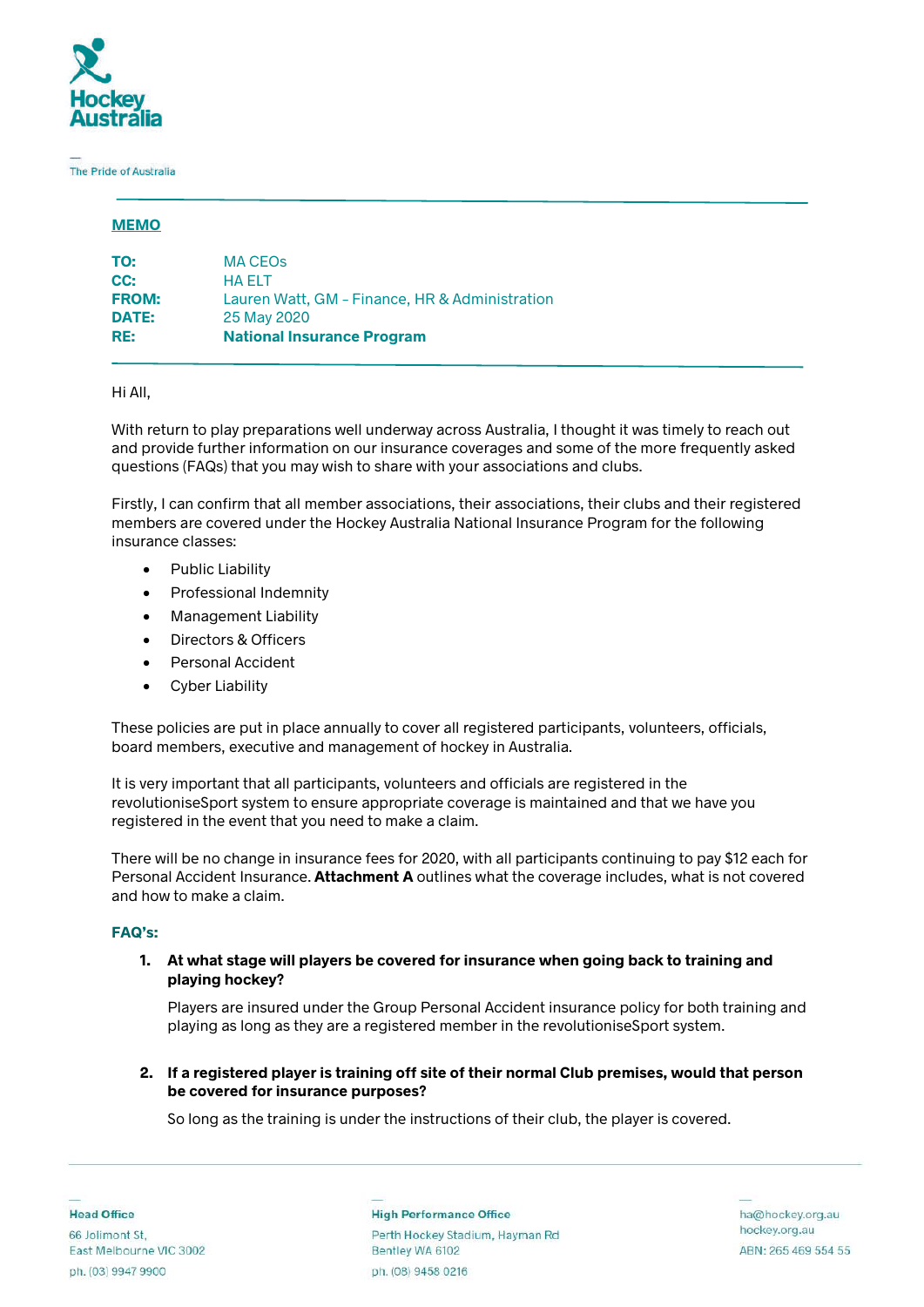## **3. Will insurers mandate changes at all training sessions conducted by the clubs to ensure that they are following the guidelines?**

No there is no mandate to change the governance of training and playing hockey by insurers, however it is highly recommended that all clubs and associations complete the Return to Play Checklist and COVID-19 Safety Plan and follow the Hockey Return to Play Guidelines and their state health advice at all times. Please refer to the Hockey Australia COVID Safety Support Hub at [https://hockey.org.au/covid-safety-support-hub/.](https://hockey.org.au/covid-safety-support-hub/)

### **4. Will clubs or associations be liable for any COVID-19 outbreaks that occur at their facility?**

The club or association will be indemnified under the Public Liability policy (as there is no exclusions for communicable disease) but the question of whether Sportscover will pay a claim becomes a question of negligence, so our recommendation is to follow the Return to Play guidelines and regulatory advice at all times to minimise liability.

## **5. If an infected player plays and infect players of the team, are they covered for medical costs?**

To trigger a Personal Accident Insurance claim, it must be the result of an accident that results in Bodily Injury. As such, a COVID-19 transmission will not trigger a policy response for the originally infected player or those subsequently infected.

## **6. If a player tests positive to COVID-19 after a game and players from both teams have to self-isolate and I'm a casual worker, will the Personal Accident Insurance pay for my loss of wages?**

No loss of wages will not be covered under this circumstance as "quarantine" is not a prescribed trigger for loss of wages under the Personal Accident Policy. To qualify under the policy, the claim must be the result of an accident that results in Bodily Injury.

### **7. Where can I find further information to support my association or club to return to play?**

A range of tools, checklists and return to play guidelines can be found on the Hockey Australia COVID-19 Safety Support Hub a[t https://hockey.org.au/covid-safety-support-hub/.](https://hockey.org.au/covid-safety-support-hub/)

If anyone has any further questions on the National Insurance Program, please don't hesitate to reach out via email on [Lauren.Watt@hockey.org.au](mailto:Lauren.Watt@hockey.org.au) or call me on 0417 330 192.

Kind regards,

**Lauren Watt GM – Finance, HR & Administration Hockey Australia**

**Head Office** 

66 Jolimont St. East Melbourne VIC 3002 ph. (03) 9947 9900

**High Performance Office** 

Perth Hockey Stadium, Hayman Rd Bentley WA 6102 ph. (08) 9458 0216

ha@hockey.org.au hockey.org.au ABN: 265 469 554 55